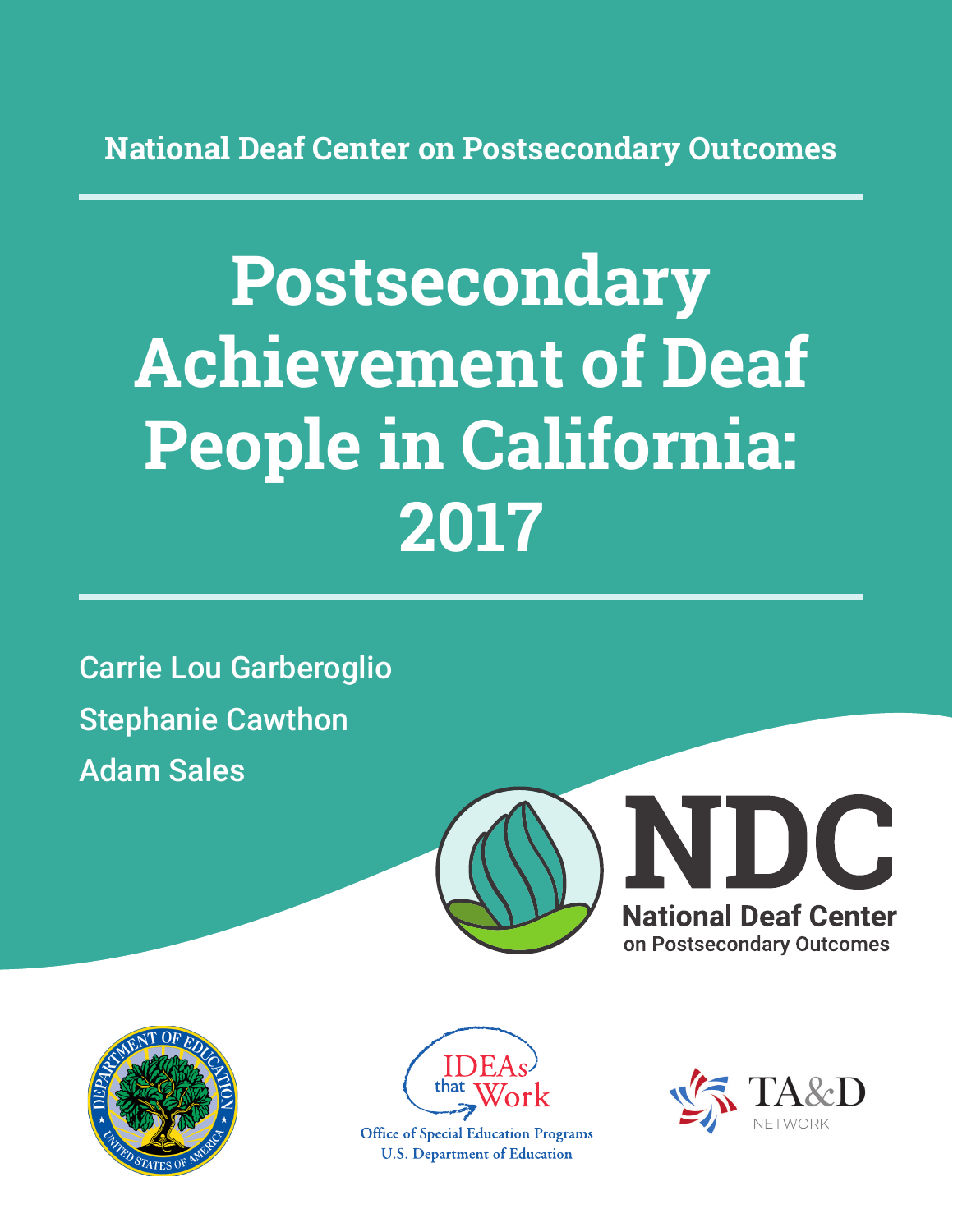This document was developed under a grant from the U.S. Department of Education, OSEP #HD326D160001. However, the contents do not necessarily represent the policy of the U.S. Department of Education, and you should not assume endorsement by the federal government.

2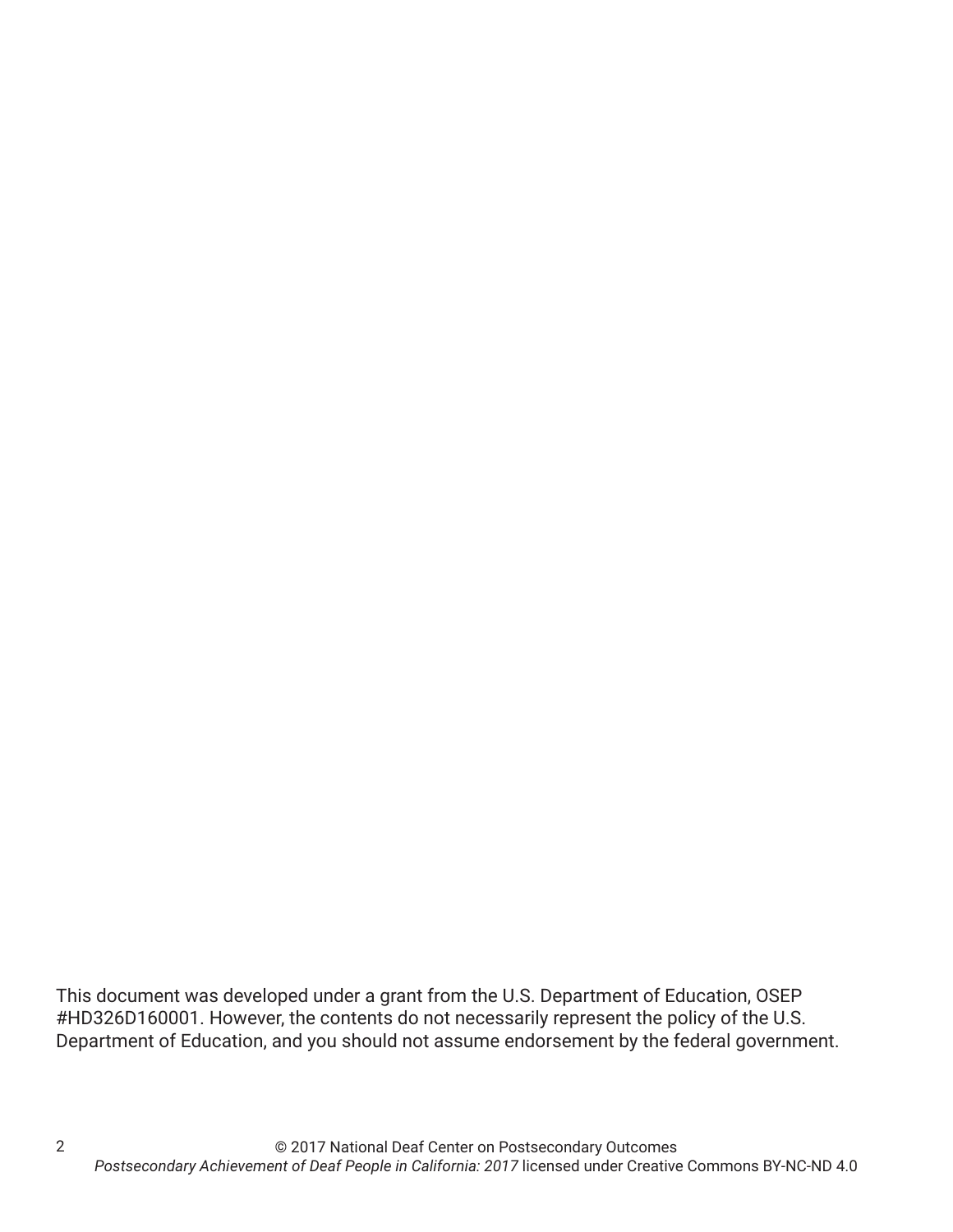Postsecondary experiences of deaf people vary widely across the nation. National reports about educational attainment and employment are available at nationaldeafcenter.org (Garberoglio, Cawthon, & Bond, 2016; Garberoglio, Cawthon, & Sales, 2017). This report provides current estimates of postsecondary achievement in California. We used 5-year estimates of data from the American Community Survey (ACS), a national survey conducted by the U.S. Census Bureau, to generate the findings in this report. More information about this dataset and the analyses are shared in the Methods section at the end of this report.

# **EDUCATIONAL ATTAINMENT**

In the United States, deaf people attained lower levels of education than their hearing peers in 2015, according to national educational attainment data (Garberoglio et al., 2017). Educational attainment also varied across gender, race, and ethnicity.



In this report, we use the term *deaf* in an all-encompassing manner to include individuals who identify as Deaf, hard of hearing, hearing impaired, late deafened, and deafdisabled.

© 2017 National Deaf Center on Postsecondary Outcomes

*Postsecondary Achievement of Deaf People in California: 2017* licensed under Creative Commons BY-NC-ND 4.0

**In California,**

**1.7%**

**of 25–64 year**

**olds are deaf.**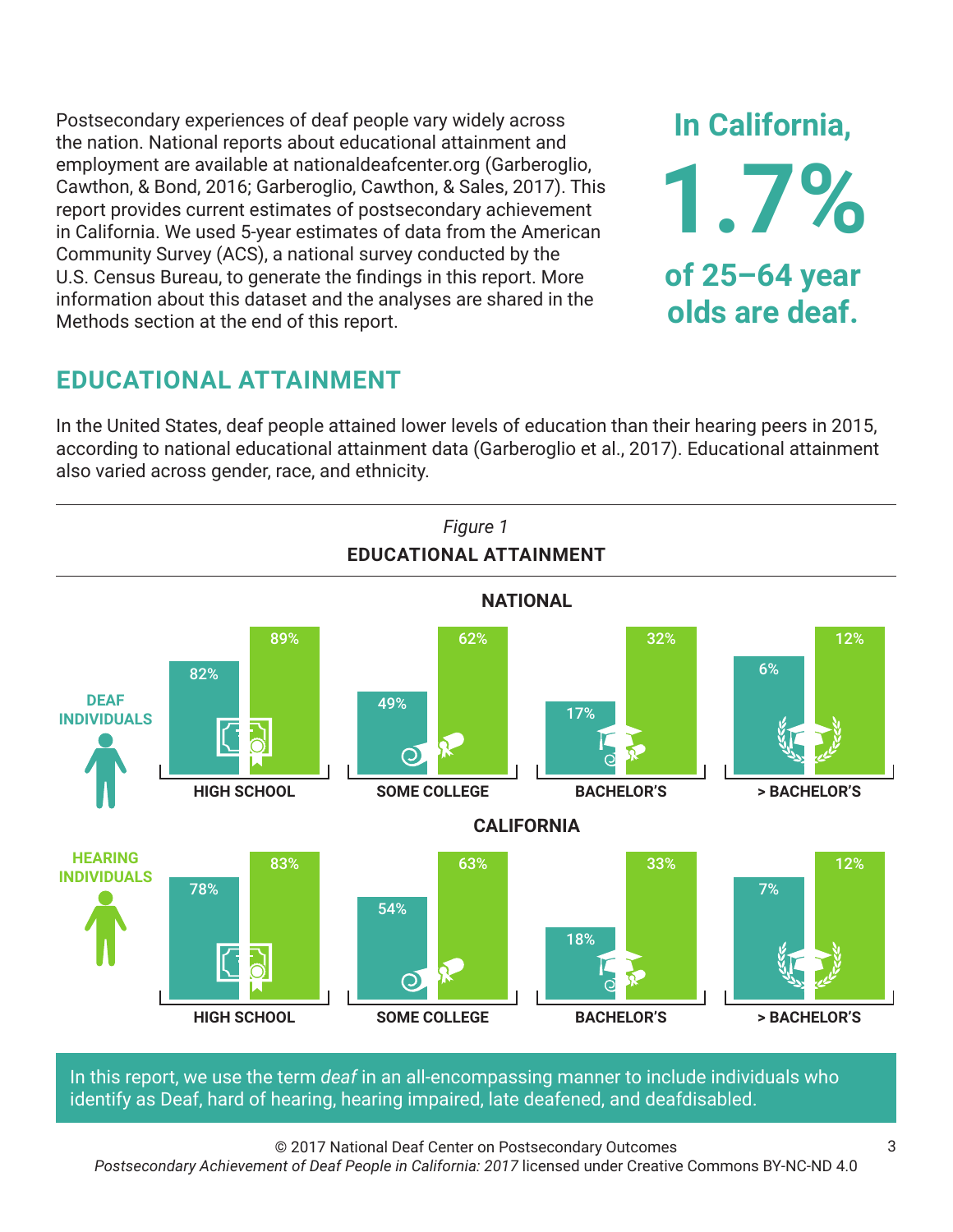

*Figure 3* **EDUCATIONAL ATTAINMENT IN CALIFORNIA BY RACE AND ETHNICITY**



© 2017 National Deaf Center on Postsecondary Outcomes

**ASIAN/PACIFIC ISLANDER**

Postsecondary Achievement of Deaf People in California: 2017 licensed under Creative Commons BY-NC-ND 4.0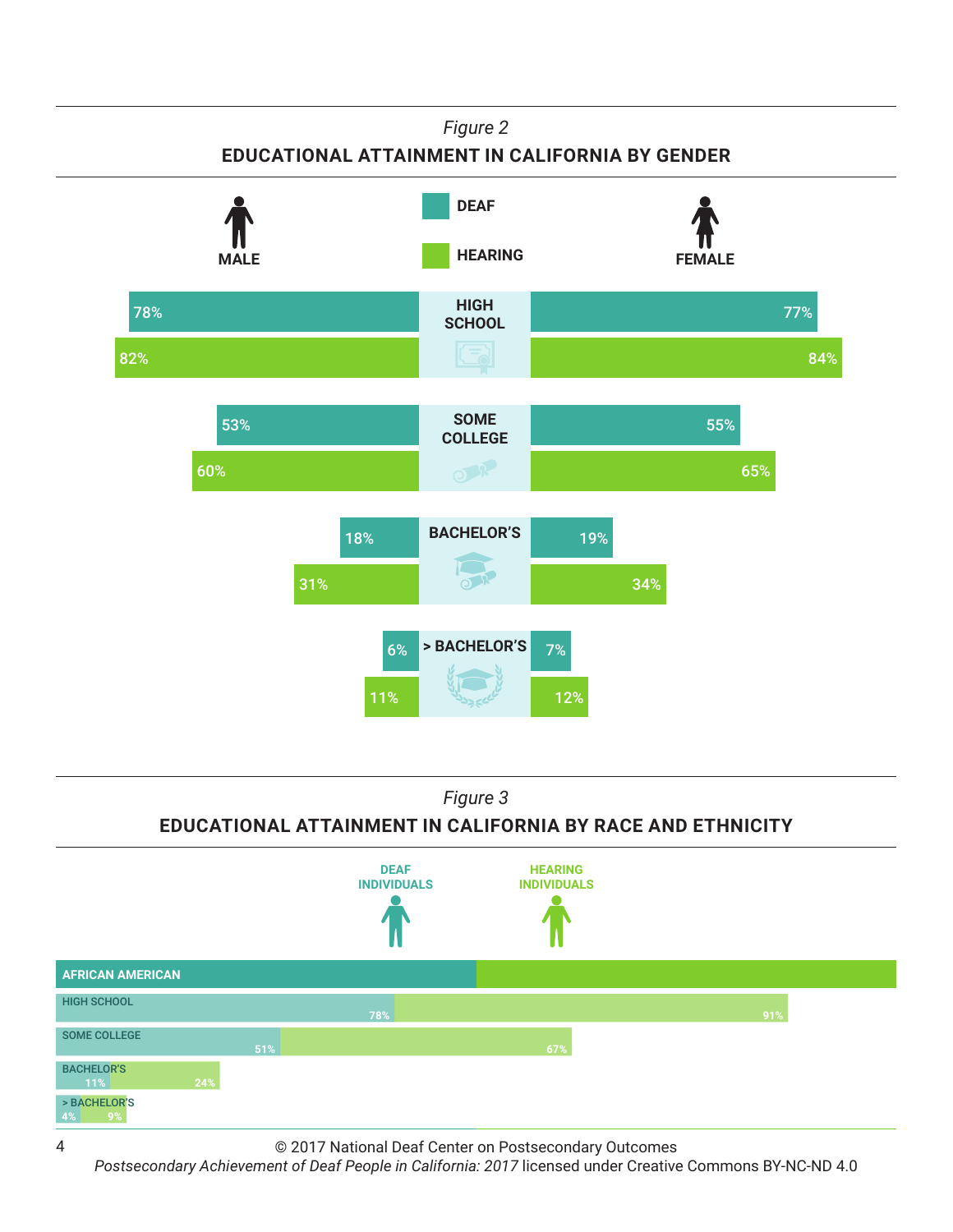| <b>ASIAN/PACIFIC ISLANDER</b>   |     |     |     |     |     |
|---------------------------------|-----|-----|-----|-----|-----|
| <b>HIGH SCHOOL</b>              |     | 74% |     |     | 91% |
| <b>SOME COLLEGE</b>             | 55% |     |     | 77% |     |
| <b>BACHELOR'S</b><br>29%        |     | 53% |     |     |     |
| > BACHELOR'S<br>19%<br>10%      |     |     |     |     |     |
| <b>HISPANIC/LATINO</b>          |     |     |     |     |     |
| <b>HIGH SCHOOL</b>              | 59% |     | 63% |     |     |
| <b>SOME COLLEGE</b><br>34%      |     | 37% |     |     |     |
| <b>BACHELOR'S</b><br>8% 12%     |     |     |     |     |     |
| >BACHELOR'S<br>3% 3%            |     |     |     |     |     |
| <b>NATIVE AMERICAN</b>          |     |     |     |     |     |
| <b>HIGH SCHOOL</b>              |     | 77% |     |     | 86% |
| <b>SOME COLLEGE</b>             | 54% |     | 57% |     |     |
| <b>BACHELOR'S</b><br>12%<br>17% |     |     |     |     |     |
| > BACHELOR'S<br>$3\%$ 5%        |     |     |     |     |     |
| <b>OTHER</b>                    |     |     |     |     |     |
| <b>HIGH SCHOOL</b>              |     | 84% |     |     | 93% |
| <b>SOME COLLEGE</b>             | 60% |     |     | 76% |     |
| <b>BACHELOR'S</b><br>18%        | 39% |     |     |     |     |
| >BACHELOR'S<br>6%<br>13%        |     |     |     |     |     |
| <b>WHITE</b>                    |     |     |     |     |     |
| <b>HIGH SCHOOL</b>              |     | 89% |     |     | 96% |
| <b>SOME COLLEGE</b>             | 65% |     |     | 78% |     |
| <b>BACHELOR'S</b><br>24%        |     | 44% |     |     |     |
| > BACHELOR'S<br>16%<br>9%       |     |     |     |     |     |

A large percentage of deaf individuals have additional disabilities, and each combination of which results in unique strengths and challenges. Educational attainment rates vary by type of disability. Across the nation, deaf individuals with any type of additional disability reported lower educational attainment levels.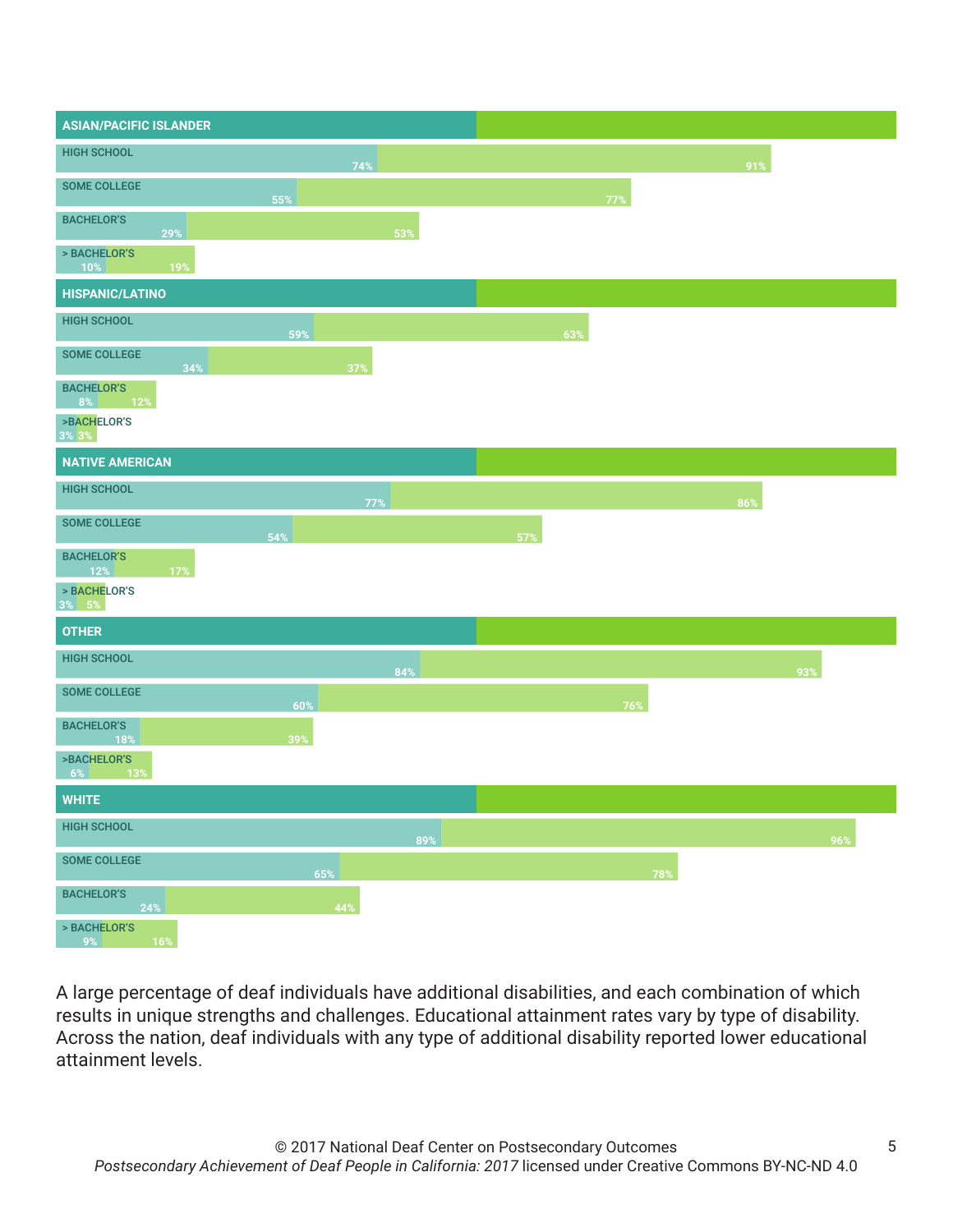## *Figure 4* **EDUCATIONAL ATTAINMENT BY DISABILITY**

|                                  | <b>HIGH</b><br>SCHOOL | <b>SOME</b><br><b>COLLEGE</b> | <b>BACHELOR'S</b> | > BACHELOR'S |
|----------------------------------|-----------------------|-------------------------------|-------------------|--------------|
| DEAF + NO ADDITIONAL DISABILITY  | 83%                   | 60%                           | 24%               | 9%           |
| DEAF + ANY ADDITIONAL DISABILITY | 71%                   | 46%                           | 12%               | 4%           |
| <b>DEAFBLIND</b>                 | 66%                   | 41%                           | 12%               | 4%           |

# **EMPLOYMENT RATES**

6

National employment statistics show lower employment rates among deaf individuals. Almost half of deaf people are not in the labor force (Garberoglio, Cawthon, & Bond, 2016). Employment rates also vary by gender, race, and ethnicity.



© 2017 National Deaf Center on Postsecondary Outcomes

*Postsecondary Achievement of Deaf People in California: 2017* licensed under Creative Commons BY-NC-ND 4.0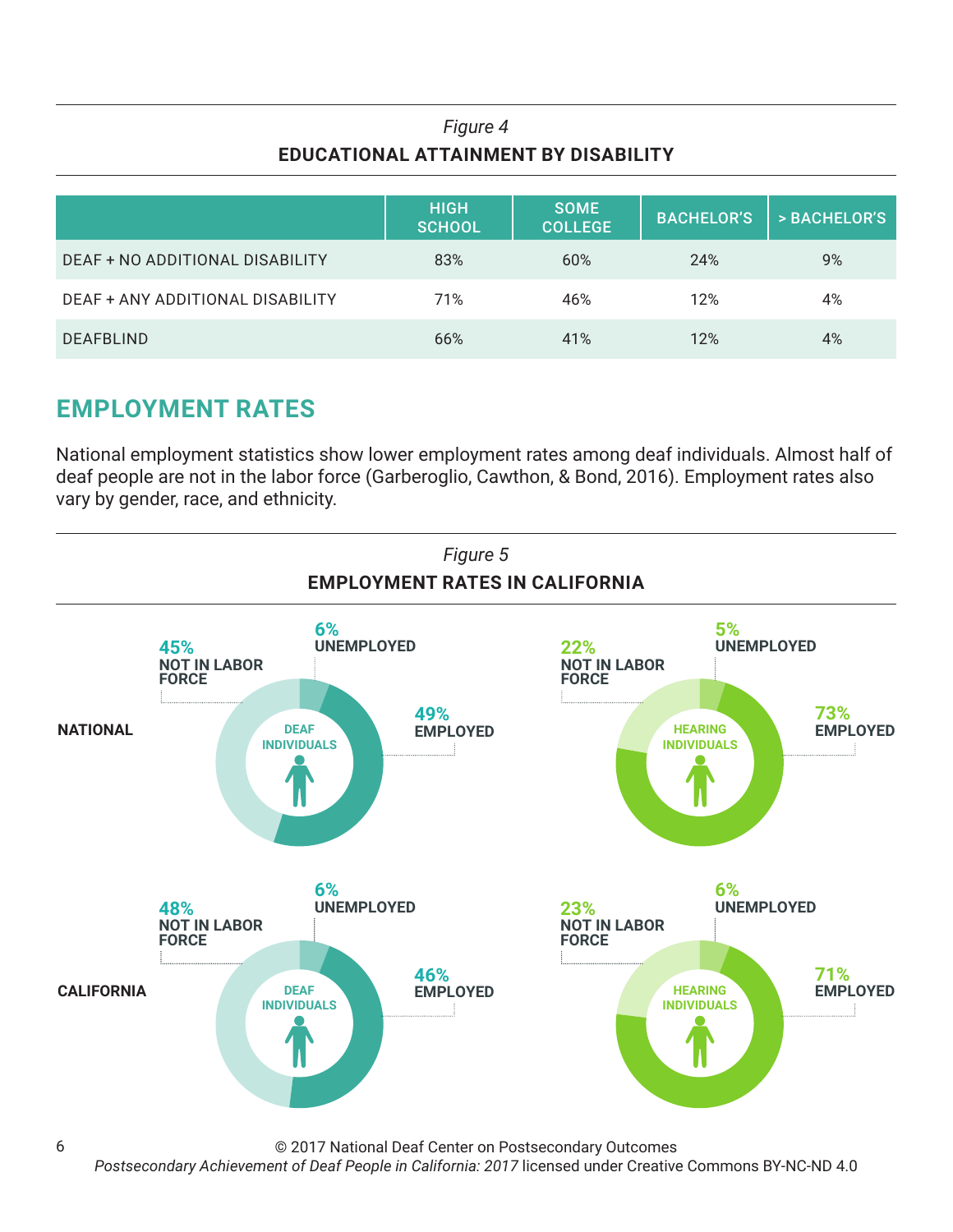

## *Figure 7* **EMPLOYMENT RATES IN CALIFORNIA BY RACE AND ETHNICITY**

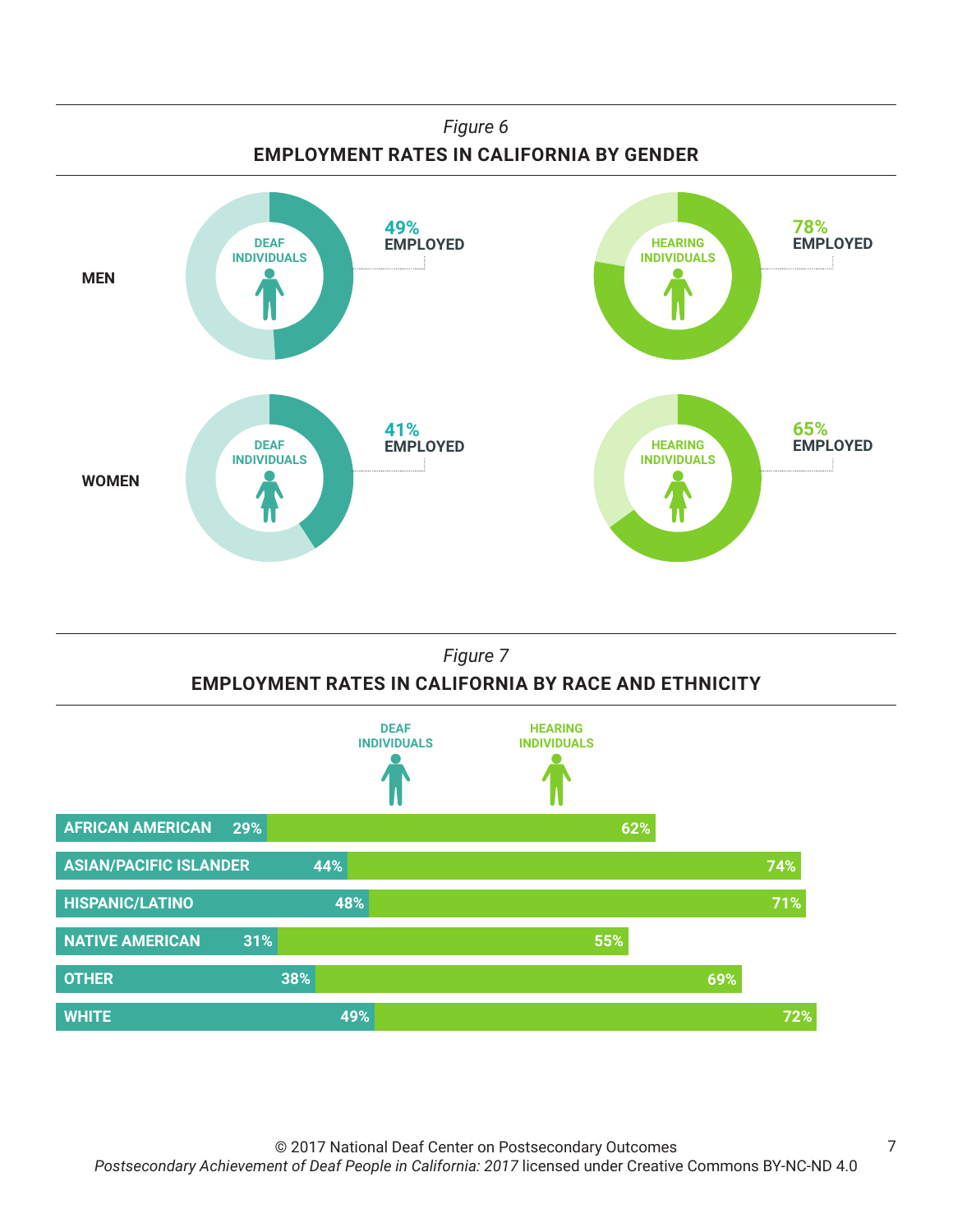## *Figure 8* **EMPLOYMENT RATES IN CALIFORNIA BY DISABILITY**



# **SUPPLEMENTAL SECURITY INCOME**

Deaf individuals receive supplemental security income (SSI) benefits at different rates across the nation. 11.9% of deaf people ages 25–64 in the U.S. receive SSI benefits. In California, 14.7% of deaf people receive SSI benefits.

# **EARNINGS**

National data show lower median earnings among deaf individuals who were employed full time. Earnings also vary across gender, race, ethnicity, and disability status.



© 2017 National Deaf Center on Postsecondary Outcomes

*Postsecondary Achievement of Deaf People in California: 2017* licensed under Creative Commons BY-NC-ND 4.0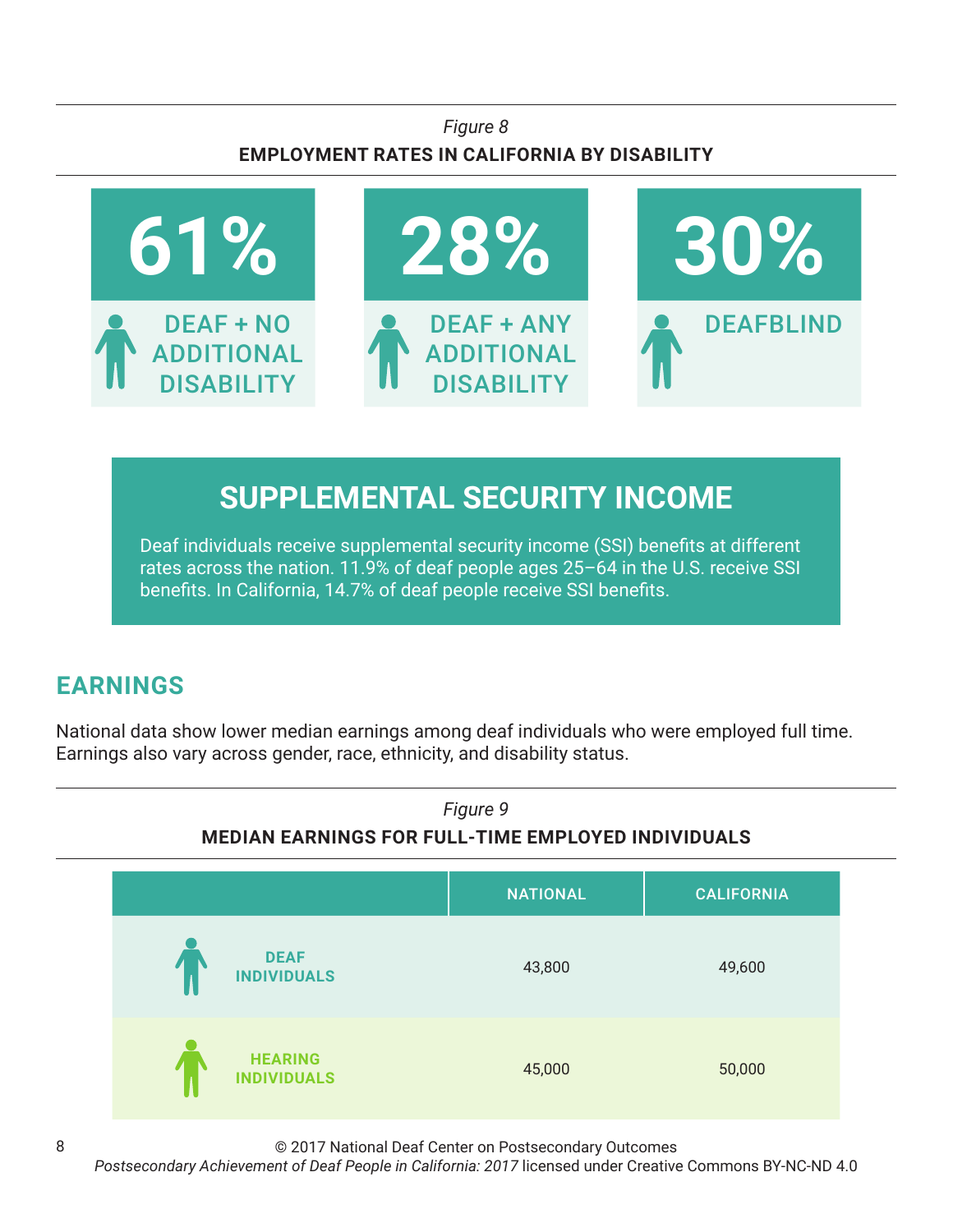*Figure 10*

### **MEDIAN EARNINGS FOR FULL-TIME EMPLOYED INDIVIDUALS IN CALIFORNIA BY GENDER**



*Figure 11*

**MEDIAN EARNINGS FOR FULL-TIME EMPLOYED INDIVIDUALS IN CALIFORNIA BY RACE AND ETHNICITY**

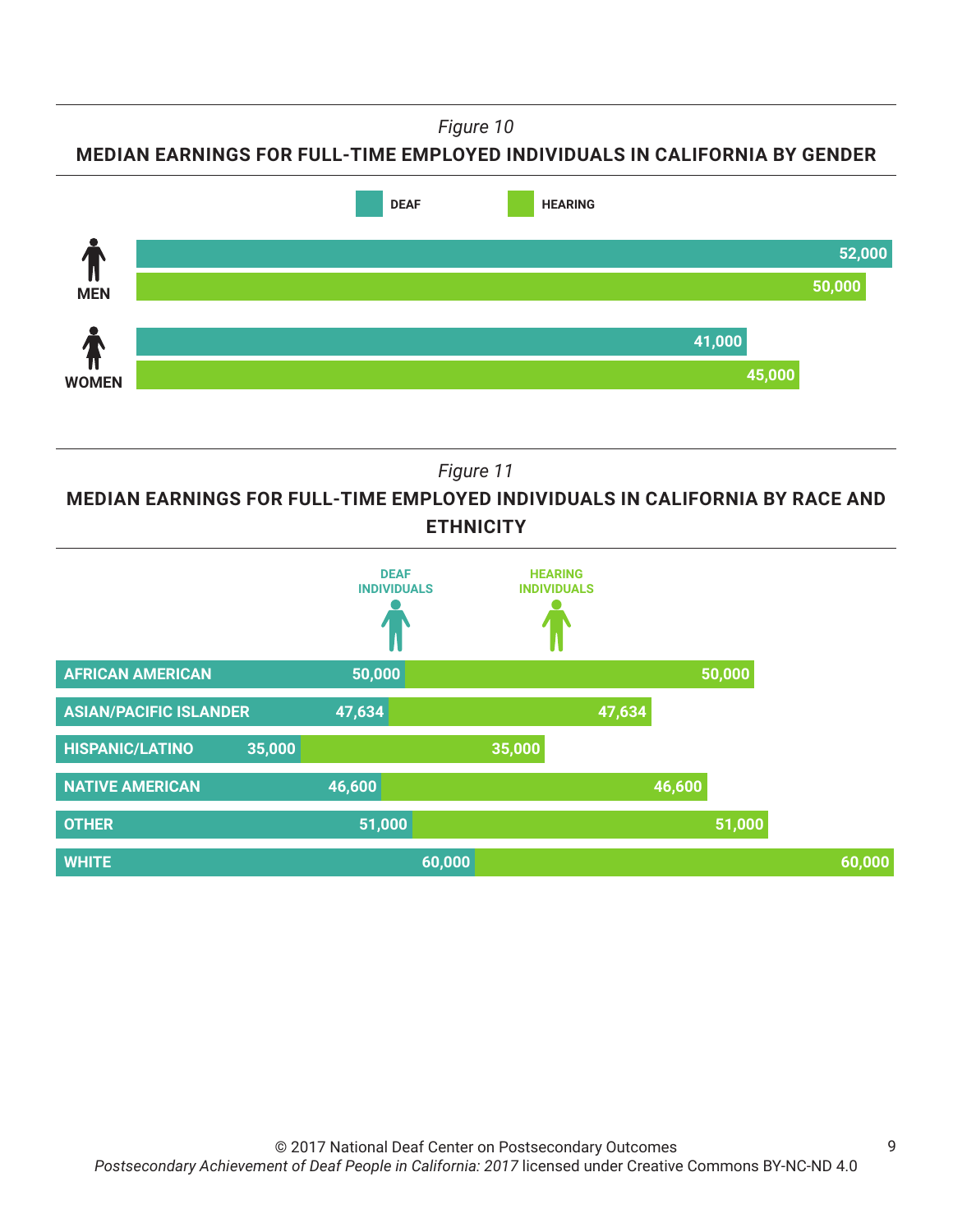#### *Figure 12*

## **MEDIAN EARNINGS FOR FULL-TIME EMPLOYED INDIVIDUALS IN CALIFORNIA BY DISABILITY**



## **METHODS**

10

The data for this project come from the Public Use Microdata Sample (PUMS) of 5-year estimates (2011–2015) from the American Community Survey (ACS), conducted by the U.S. Census. The PUMS provides a confidential subset of the ACS for the public to analyze. The ACS is a legally mandated questionnaire that is typically used to determine how federal funds may be allocated from region to region. As such, addresses of homes and group quarters, rather than individuals, are sampled, meaning that these data are meant to generalize to housing units, not individuals. Although the PUMS provides data on both individuals and housing units, only individual-level data were used for this project. More information on the ACS may be found at **http://www.census.gov/programs-surveys/ acs/about.html**.

The sample in these analyses was people ages 25–64. Recall that the U.S. Census collects data on functional limitations and not disability or identity labels, so we used the variable "hearing difficulties" to track deaf individuals. The survey respondents who stated that they had "hearing difficulties" were used to represent the deaf population in these analyses. More than 38,000 deaf individuals were in the full 5-year sample. The comparison group, what we label as hearing individuals, were those who did not report having any "hearing difficulties." For the most part, the data for the group of hearing individuals are largely comparable to data for the general population. But for comparison purposes, we focused on individuals in the general population who did not report any type of "hearing difficulties," which allows for an understanding of what educational experiences may be unique to the deaf population.

The descriptive statistics in this report are all corrected by the person-level survey weights provided by the U.S. Census. These survey weights are intended to account for the intricacies involved in getting a sample that is representative of the United States population. When numbers are compared to each other in this report, we used a survey-corrected t-test to determine if difference in the numbers were due to statistical noise. These statistical tests are purely descriptive in nature, and we do not intend to suggest that any of the associations described are causal in nature. As such, we did not correct for any other variables in providing these descriptive statistics.